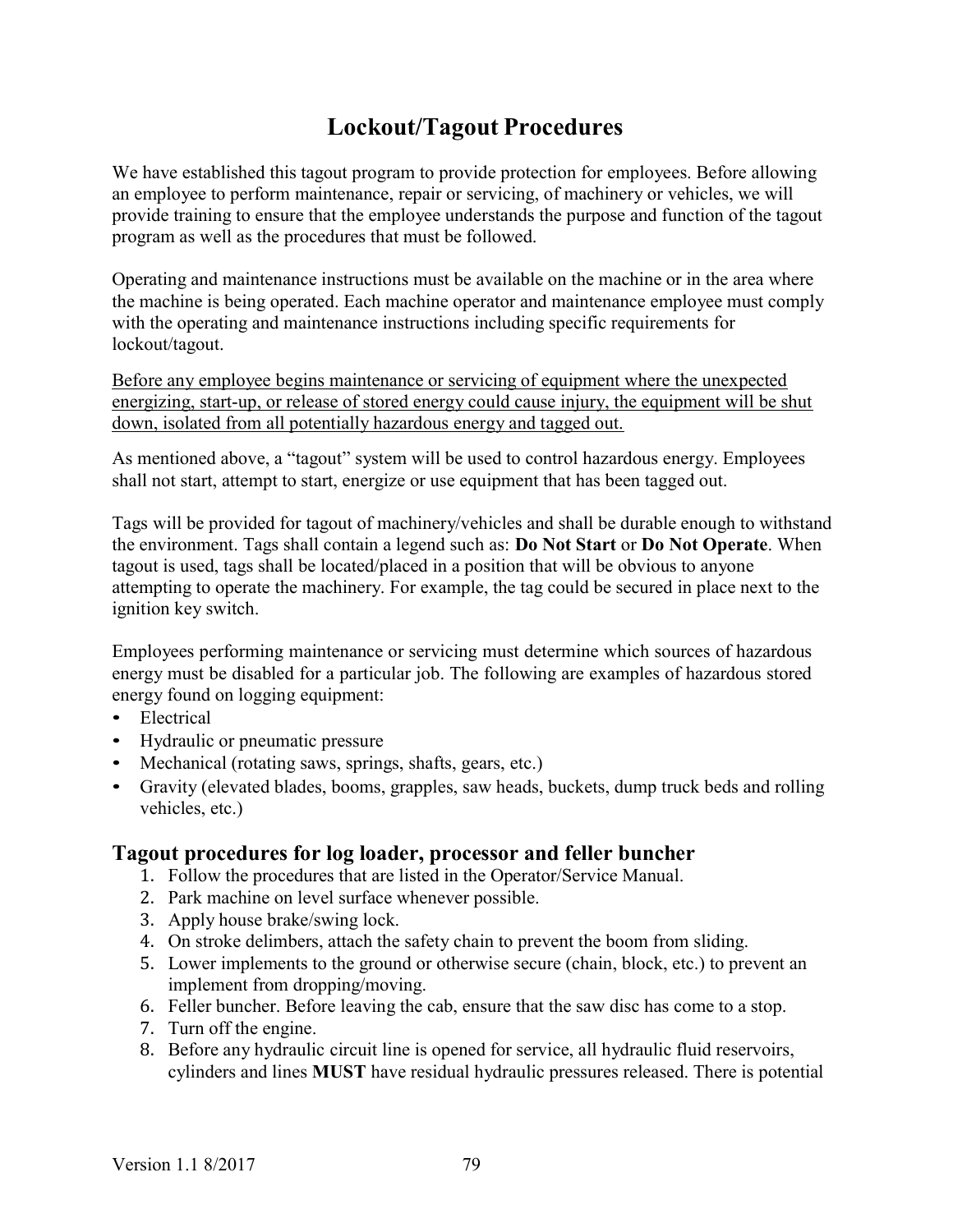for high hydraulic pressure to be retained in the system unless the correct procedure is performed. Follow the procedure that is listed in the Operator/Service Manual.

- 9. A responsible person shall remove and maintain possession of the ignition/master key.
- 10. Engage hydraulic lockout.
- 11. Move travel pedals and control levers repeatedly through all positions to discharge the pressure or stored energy.
- 12. When applicable (such as when repairing the starter system), turn off the battery switch or remove the battery cables.
- 13. Place tagout device in plain view of anyone attempting to re-start the machine.
- 14. Block the tracks if there is a possibility the machine could move.
- 15. Before a tagout device is removed and machine is started, the work area shall be inspected to ensure all tools have been removed, guards are replaced and employees are in the clear.

# Tagout Procedures for Yarders

- 1. Follow the procedures that are listed in the Operator/Service Manual.
- 2. Swing yarder Set house brake
- 3. Before working on brakes, frictions, drums, etc. lower yarding lines to the ground and or use a suitable chain to secure lines and prevent movement.
- 4. Set all brakes/interlocks/locking devices.
- 5. Turn off the engine.
- 6. Note: Treat all hydraulic/air lines as if they are pressurized at all times. Before any hydraulic/airline is opened for service, release pressure from the hydraulic system/air system.
- 7. A responsible person shall remove the ignition/master key, if any, and maintain possession of the key.
- 8. When applicable (such as when repairing the starter system), turn off the battery switch or remove the battery cables.
- 9. Place tagout device in plain view of anyone attempting to re-start the machine.
- 10. Before a tagout device is removed and machine is started, the work area shall be inspected to ensure all tools have been removed, guards are replaced and employees are in the clear.

# Tagout procedures for rubber tired and tracked skidders/dozers

- 1. Follow the procedures that are listed in the Operator/Service Manual.
- 2. Park machine on level surface whenever possible.
- 3. Lower blades, rippers or grapples to the ground or otherwise support them so they can't drop.
- 4. Set the parking brake.
- 5. Place the transmission in the park position.
- 6. Shut off the engine.
- 7. Before any hydraulic circuit line is opened for service, all hydraulic fluid reservoirs, cylinders and lines MUST have residual hydraulic pressures released. There is potential for high hydraulic pressure to be retained in the system unless the correct procedure is performed. Follow the procedure that is listed in the Operator/Service Manual.
- 8. Release hydraulic pressure by moving control levers in all directions.